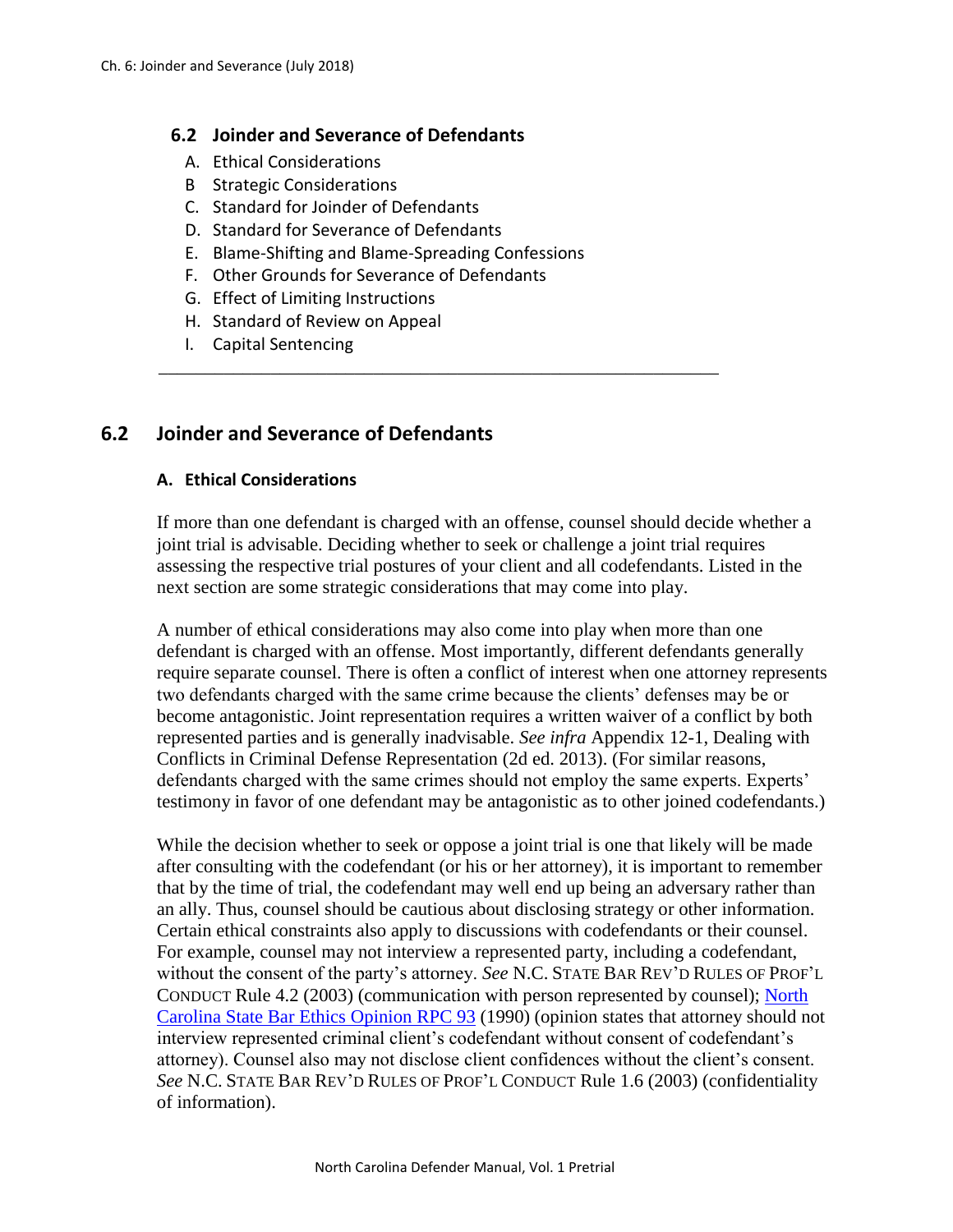**Practice note:** If codefendants and their attorneys want to work together to defend the charges despite the risks, a joint defense agreement may be advisable, under which the parties agree to share confidential information with one another. Such agreement should specify the goals, scope, and limits of the joint defense efforts, including when a party may withdraw from the agreement (such as when an unforeseen conflict of interest arises). The implications of any such agreement should be carefully considered by defense counsel and thoroughly explained to the defendant, who should consent to the agreement.

### **B. Strategic Considerations**

**Advantages of joinder of defendants for trial.** In some situations it may benefit your client to be tried jointly with a codefendant.

- If the defendants share common witnesses and are employing a common defense strategy, a joint trial will minimize inconvenience to defense witnesses.
- Your client may want to be tried with a codefendant to highlight the codefendant's culpability for the charged offenses, notwithstanding the possibility of "guilt by association."
- A sympathetic codefendant's presence may benefit your client.
- A joint trial may be advantageous if the codefendant's statement contains exculpatory information as to your client *and* the statement must be introduced to make the case against the codefendant.
- If a codefendant has a stronger defense than your client (e.g., a stronger alibi) that does not inculpate your client, the association may benefit your client.
- The complexity of the evidence in a multi-defendant trial may make it more difficult for the prosecution to prove the case against any one defendant.

### **Advantages of severance of defendants for trial.** Often a joint trial will prejudice your client.

- Codefendants may have antagonistic defenses.
- Your client may be tainted by "guilt by association."
- A non-testifying codefendant's statement may inculpate your client.
- A codefendant may decide to take the stand and testify on his or her own behalf and incriminate your client.
- In a joint trial, your client's statement may have to be altered or sanitized to redact references to a codefendant in a way that is prejudicial to your client or undermines your theory of defense.
- A joint trial may be too confusing for a fair determination of issues.
- A joint trial may serve to deprive your client of the exculpatory testimony of a codefendant if the codefendant chooses not to testify.
- If a codefendant is tried first, you may be able to get a preview of the testimony of potential witnesses and obtain a transcript of the trial.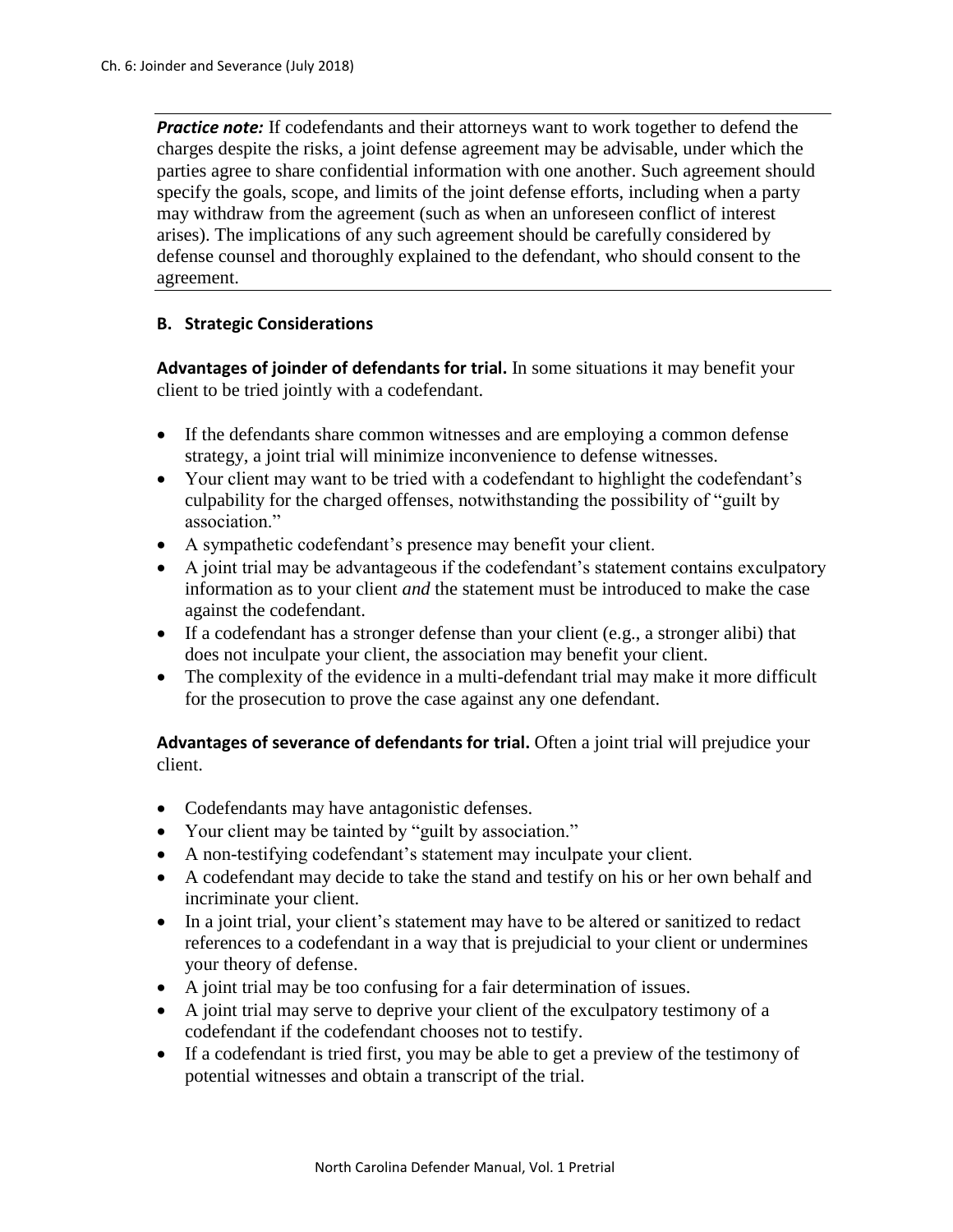### **C. Standard for Joinder of Defendants**

**Basic requirements.** Just as in the case of the joinder of offenses, there are two distinct determinations that the court must make in deciding whether to join or sever codefendants for trial. First, the court must determine whether the defendants are potentially joinable under G.S. 15A-926(b). Second, if the defendants are potentially joinable, then the court must decide whether joinder would deny any of the defendants a right to a fair trial; if a joint trial would do so, the court must sever the trials, as discussed *infra* in § 6.2D, Standard for Severance of Defendants.

For reasons of judicial economy, the law generally favors the joinder of defendants where they were engaged in the same criminal act. *See, e.g.*, *State v. Paige*, 316 N.C. 630 (1986). With respect to the prosecution of multiple defendants (as opposed to the prosecution of multiple offenses against a single defendant), there is nothing akin to double jeopardy considerations. Generally, there is no bar to the successive trial of different defendants for the same crime. In some instances, however, the acquittal of one defendant may bar conviction of another. *Compare State v. Suites*, 109 N.C. App. 373 (1993) (acquittal of named principal bars conviction of defendant as accessory before the fact), *with State v. Reid*, 335 N.C. 647, 657 (1994) (acquittal of named principal does not bar conviction of other principals based on aiding and abetting). *See also* 2 NORTH CAROLINA DEFENDER MANUAL § 34.7E (Inconsistent Verdicts) (2d ed. 2012).

The joinder of defendants is more likely to be prejudicial than the joinder of offenses because of the possibility of antagonistic defenses and of issues regarding the admissibility of blame-shifting confessions, discussed in more detail below.

**Statute governing joinder of defendants.** G.S. 15A-926(b) permits joinder of defendants for trial if:

- each defendant is alleged to be accountable for each offense—that is, each is charged with exactly the same crime or crimes;
- the defendants are charged with different offenses, but the offenses are part of a common scheme or plan;
- the defendants are charged with different offenses, but the offenses are part of the same act or transaction; or
- the defendants are charged with different offenses, but the offenses are so closely connected in time, place, and occasion that it would be difficult to separate proof of one charge from proof of the others.

**Basis for joinder.** Where defendants are charged with the same crimes as actors-inconcert, principals and accessories, or co-conspirators, the defendants may be joined for trial. *See State v. Abraham*, 338 N.C. 315 (1994) (joinder of defendants charged with homicide and assault arising out of same transaction); *State v. Barnett*, 307 N.C. 608 (1983) (joinder of defendants proper when all charged in same felony murder as actors in concert); *State v. Harrington*, 171 N.C. App. 17 (2005) (joinder proper where defendants were charged with same offenses and the evidence showed they had a common scheme to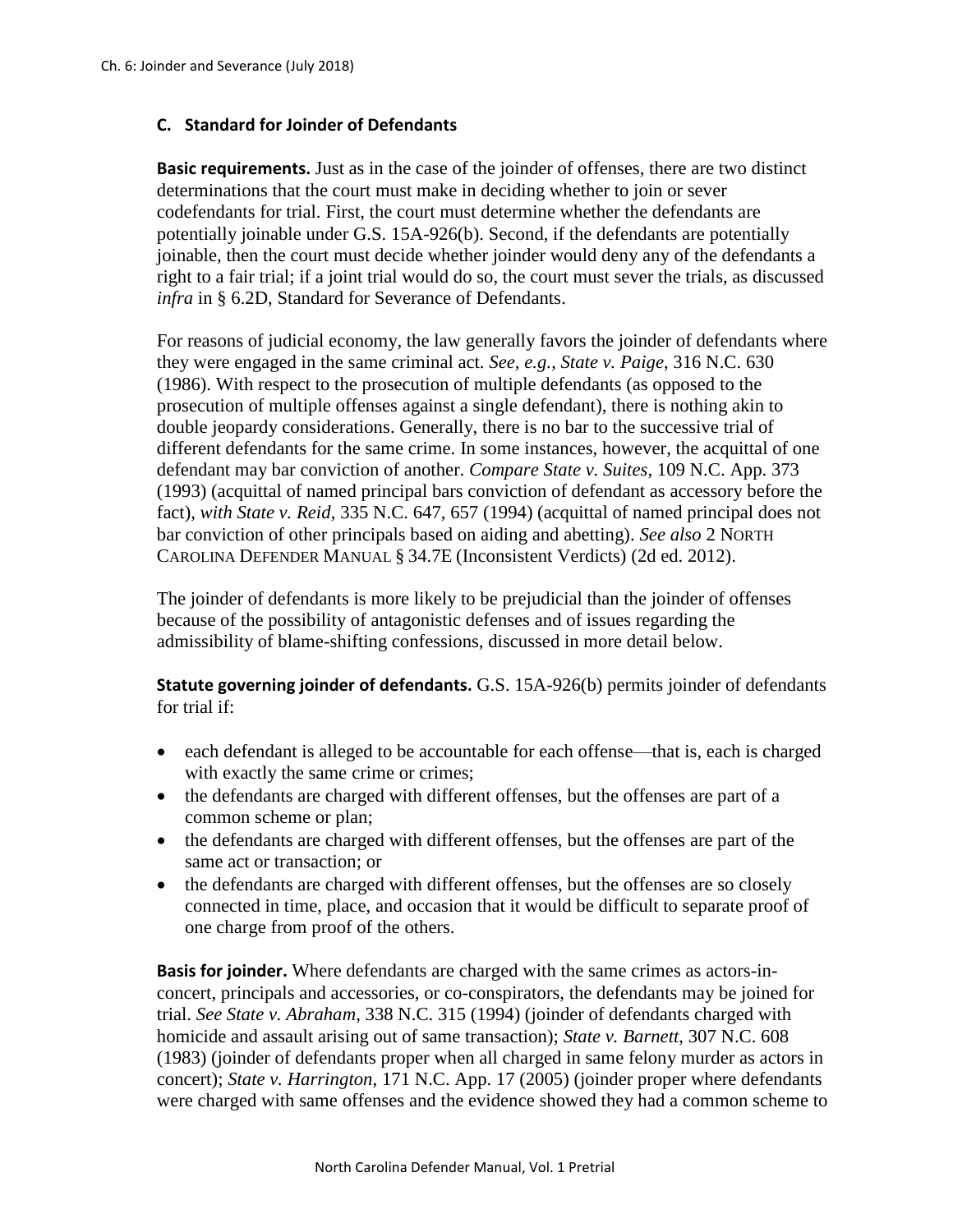distribute marijuana). Even where defendants are not charged with identical offenses, they may be joined if there is a transactional connection among the offenses. In the following cases, the appellate courts have upheld the joinder of defendants, even though they were charged with nonidentical offenses, on the basis of common scheme or plan, same act or transaction, or close connection in time, place, and occasion:

*State v. Privette*, 218 N.C. App. 459 (2012) (joinder upheld where defendant was convicted of possessing stolen property and codefendant was convicted of possessing stolen property, extortion, and conspiracy to commit extortion; defendant was not harmed by admission of evidence pertaining to actions of codefendant, and evidence against defendant was so strong that there was no reasonable possibility that a jury would have reached a different conclusion if cases had not been joined)

*State v. Cinema Blue of Charlotte, Inc.*, 98 N.C. App. 628 (1990) (joinder upheld where different defendants were charged with separate counts of disseminating pornography but all acts were pursuant to same conspiracy)

*State v. Jenkins*, 83 N.C. App. 616 (1986) (joinder upheld of husband and wife charged with indecent liberties against children for whom they provided day care; court finds offenses—four counts against wife and two against husband—were part of common scheme or plan)

*State v. Overton*, 60 N.C. App. 1 (1982) (joinder of seventeen defendants charged with drug conspiracy and different substantive offenses emerging from conspiracy was not error; ruling turned on finding of single conspiracy)

*State v. Ervin*, 38 N.C. App. 261 (1978) (joinder of two defendants not error although one charged with additional weapons offense not charged against other; jury received limiting instructions and could separate evidence)

## **D. Standard for Severance of Defendants**

**Statute governing severance of defendants.** G.S. 15A-927 governs the severance of defendants for trial. Even if defendants are charged with the same or related offenses, their trials should be severed if:

- the State intends to introduce an extrajudicial confession or admission of a codefendant that incriminates the moving defendant, and the State is unwilling or unable to delete all references to the moving defendant  $(G.S. 15A-927(c)(1));$
- severance is needed to "promote a fair determination of the guilt or innocence" of one or more of the defendants  $(G.S. 15A-927(c)(2))$ ; or
- severance is needed to protect the defendant's right to a speedy trial (G.S. 15A- $927(c)(2)$ ).

**Basis for severance.** Potentially joinable defendants should receive separate trials where a joint trial would impair any of the defendants' right to a fair determination of guilt or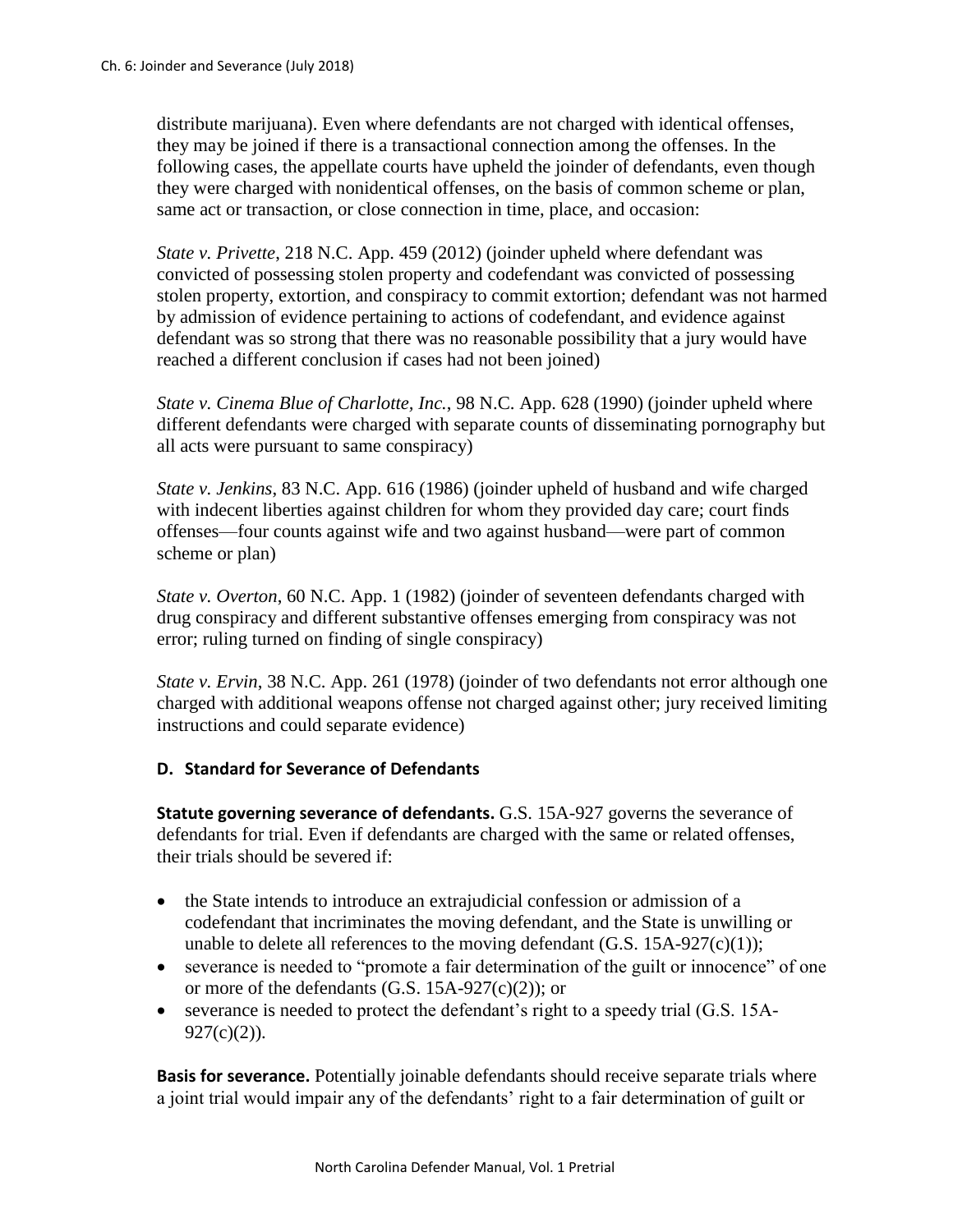l

innocence. The most common reason for severing codefendants' cases is where one codefendant makes an extrajudicial confession, incriminating the others, that is admissible against the declarant but not against the non-declarant codefendants. Other reasons for severance include: antagonistic defenses; where joinder would result in the admission of otherwise inadmissible evidence; where joinder would preclude the defendant from presenting exculpatory evidence; or where joinder would result in jury confusion. Each reason for severance is discussed below.

#### **E. Blame-Shifting and Blame-Spreading Confessions**

**Generally.** Any extrajudicial statement, such as a confession to police or to a lay witness, must meet two basic requirements to be admissible against a criminal defendant. One, it must satisfy the Confrontation Clause of the Sixth Amendment to the United States Constitution, as interpreted in *Crawford v. Washington*, 541 U.S. 36 (2004). Two, it must satisfy North Carolina's hearsay and other evidence rules.

With respect to the defendant who made the out-of-court statement, admission of the statement is permissible under the Confrontation Clause because that provision assures a criminal defendant the right to cross-examine the witnesses against him or her and does not apply to the defendant's own statements. *See* Jessica Smith, *[Crawford v. Washington:](http://sogpubs.unc.edu/electronicversions/pdfs/crawford.pdf)  [Confrontation One Year Later](http://sogpubs.unc.edu/electronicversions/pdfs/crawford.pdf)*, at 28 (UNC School of Government, Apr. 2005) (citing decisions rejecting argument that *Crawford* bars admission of defendant's own statements). The defendant's own statement also satisfies N.C. Rule of Evidence 801(d) as an admission of a party-opponent.

In contrast, any portion of an extrajudicial confession that names or blames an accomplice is generally inadmissible against the non-declarant accomplices. When made to the police, such statements ordinarily constitute "testimonial" statements and are barred by the Confrontation Clause unless the declarant testifies or an exception applies. *See Crawford*, 541 U.S. 36, 51; *Davis v. Washington*, 547 U.S. 813 (2006) (recognizing Confrontation Clause's broad application to statements to police). Also, blame-shifting confessions typically will not fall within the scope of a hearsay exception under North Carolina's evidence rules. 1 In light of these cases, counsel should always object to the admission of hearsay not only under the N.C. Rules of Evidence, but also under the Confrontation Clause and N.C. Constitution article I, section 23.

<sup>1.</sup> Blame-shifting or blame-spreading portions of a self-incriminating confession to the police will ordinarily be both testimonial under the Confrontation Clause and outside the scope of any hearsay exception. Thus, they will not fall within the scope of the statement against interest exception in Evidence Rule 804(b)(3). *See Lilly v. Virginia*, 527 U.S. 116, 133–34 nn.4–5 (1999) (in pre-*Crawford* case, court finds inadmissible blame-shifting confession by codefendant; expansive reading of "statement against penal interest" exception by commonwealth of Virginia was inconsistent with jurisprudence from around the country and was not "firmly rooted" under then-existing test for Confrontation Clause violations); *Williamson v. United States*, 512 U.S. 594 (1994) (under federal equivalent of Rule 804(b)(3), exception to hearsay rule allowing statements against penal interest applies only to portions of statement within whole that are individually self-incriminating); *see also Lee v. Illinois,* 476 U.S. 530 (1986) (blame-shifting confessions to police are presumptively unreliable). Confessions or admissions to lay witnesses are more likely to be nontestimonial, but they still must satisfy a North Carolina hearsay exception, such as the "excited utterance" exception in Rule 803(2) or the "co-conspirator's" exception in Rule 801(d)(E).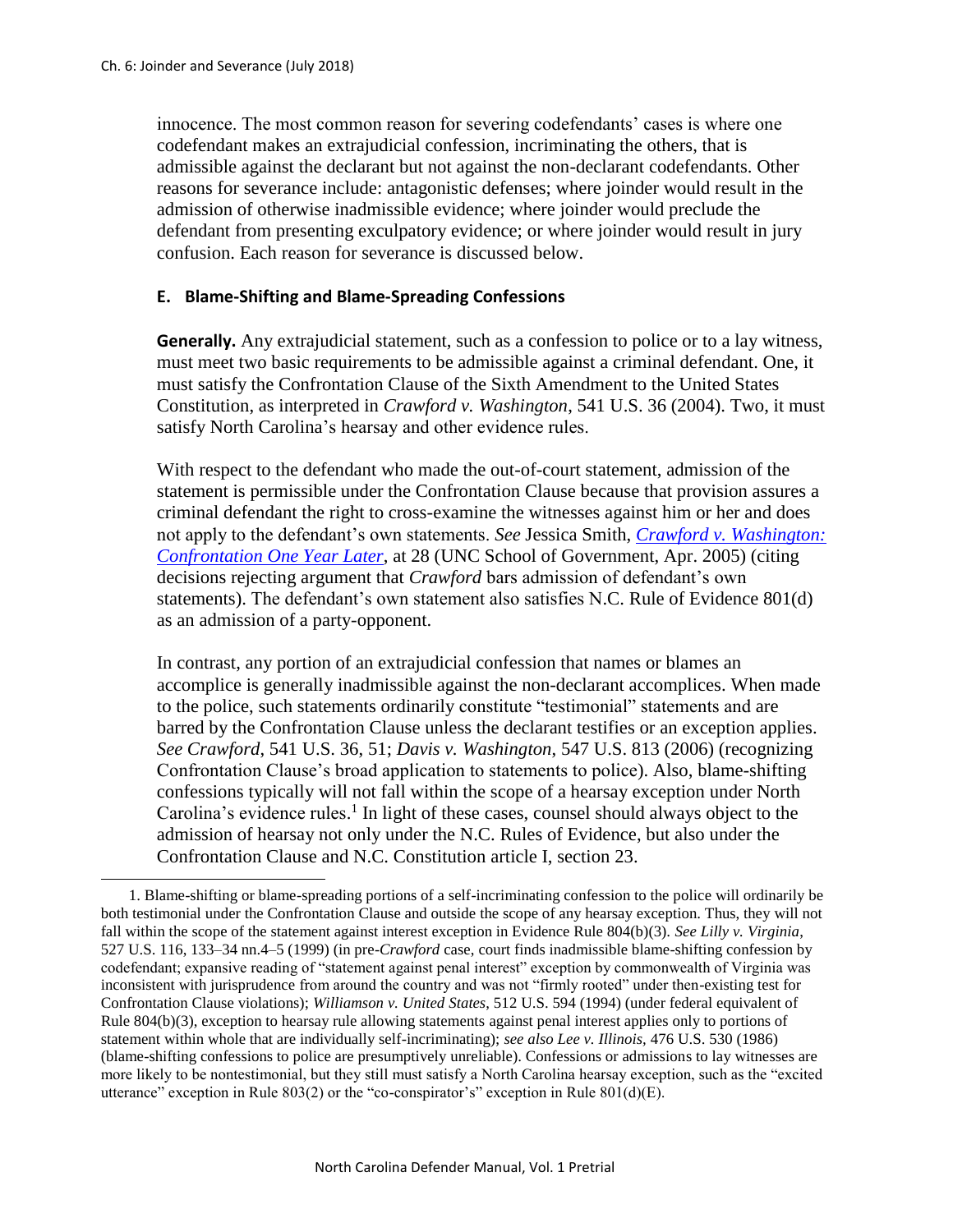**Relationship of** *Crawford* **and** *Bruton.* The *Bruton* decision, discussed next, places restrictions on the joint trial of defendants if the State wishes to offer out-of-court statements of one of the defendants that incriminate another defendant and that are not independently admissible against the other defendant. *Crawford* does not appear to alter the basic *Bruton* principles except to the extent that it alters what is admissible under the Confrontation Clause. *See, e.g.*, *United States v. Ramos-Cardenas*, 524 F.3d 600, 609–10 (5th Cir. 2008) (per curiam) (analyzing *Bruton* requirements in light of *Crawford*  standards on admissibility of codefendant's statements). If a statement of a jointly-tried codefendant is not testimonial, *Crawford* and therefore *Bruton* do not apply. *Bruton*  issues continue to arise when police procure a codefendant's confession implicating the defendant, a situation in which the statement is usually testimonial. *See* Jessica Smith, *[Crawford's Implications on the Bruton Rule](https://nccriminallaw.sog.unc.edu/crawfords-implications-on-the-bruton-rule/)*, N.C. CRIM. L., UNC SCH. OF GOV'T BLOG (Aug. 7, 2012). For a further discussion of this issue, see *infra* "Exceptions to *Bruton*  requirements in light of *Crawford*" in this subsection E.

**The** *Bruton* **decision.** In *Bruton v. United States*, 391 U.S. 123 (1968), two defendants were tried jointly, one of whom had made an extrajudicial confession that incriminated both his codefendant and himself. Neither defendant testified for the State or on his own behalf. The trial court admitted the confession into evidence but gave a limiting instruction to the jury that it could only consider the confession as evidence against the declarant and not against the non-declarant defendant. The U.S. Supreme Court held that such a solution is unworkable, and where the State wishes to rely on an inculpatory statement of one defendant to make its case against that defendant, then that defendant's trial must be severed from any of the named and blamed codefendants. The North Carolina Supreme Court adopted the rule of *Bruton* in *State v. Fox*, 274 N.C. 277 (1968), and the *Bruton* rule is codified in G.S. 15A-927(c)(1).

G.S.  $15A-927(c)(1)$  states that if a defendant objects to the joinder of two or more defendants because an out-of-court statement of a codefendant makes reference to the defendant but is not admissible against him or her, the court must require the prosecutor to choose among:

- a joint trial at which the statement is not admitted into evidence, or
- a joint trial at which a sanitized version of the statement is admitted with all reference to the moving defendant deleted so that the statement doesn't prejudice the defendant, or
- a separate trial for the objecting defendant.

**Hearing on** *Bruton* **issue.** Under G.S. 15A-927(c)(3), the prosecutor may be ordered to disclose, out of the presence of the jury, any statements made by codefendants that he or she intends to introduce at trial, if that information would assist the court in ruling on an objection to joinder of defendants for trial or a motion for severance of defendants. The prosecution has a broad obligation to disclose such statements to the defense before trial as part of its discovery obligations (*see supra* Chapter 4, Discovery (2d ed. 2013)), but a *Bruton* hearing may provide additional discovery opportunities.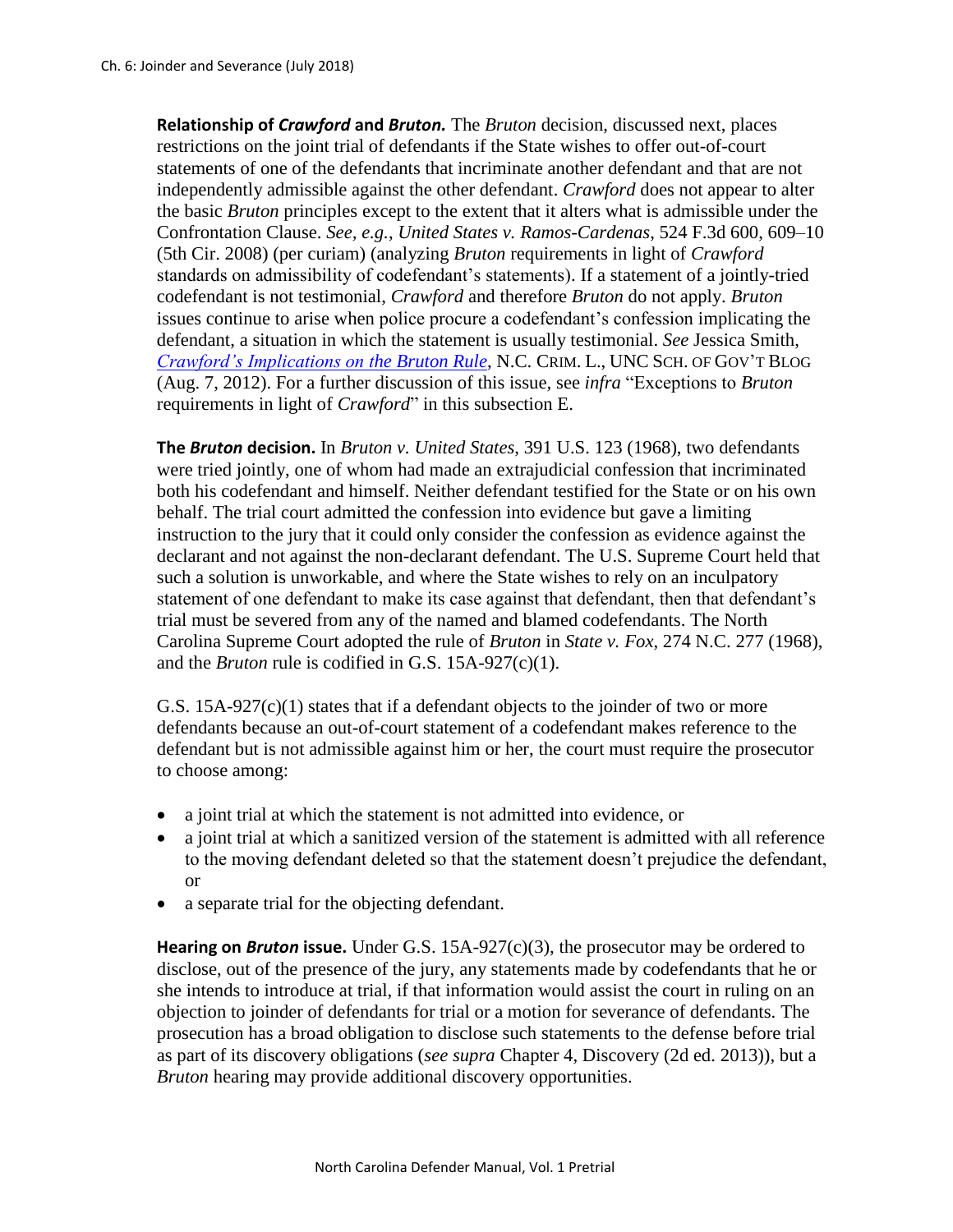**Redactions.** One solution permitted by G.S. 15A-927 is the redaction of any codefendants' statements to remove references to the non-declarant defendants. *See also Richardson v. Marsh*, 481 U.S. 200 (1987) (admission of non-testifying codefendant's statement did not violate defendant's rights under Confrontation Clause where the statement was redacted to eliminate not only defendant's name, but also any reference to her existence); *State v. Tirado*, 358 N.C. 551 (2004) (joinder was not error where the confession of codefendant was admitted into evidence but was redacted to eliminate references to codefendant); *State v. Brewington*, 352 N.C. 489 (2000) (same); *see also State v. Boozer*, 210 N.C. App. 371 (2011) (codefendant's extrajudicial confession, "I only hit that man twice," did not mention the defendant, so admission did not implicate defendant's constitutional rights or violate statutes or case law).

The U.S. Supreme Court and N.C. appellate courts have held that the redactions must eliminate *all reference* to non-declarant defendants. It is not enough that names are deleted, or pronouns are substituted for proper names, because the jury is certain to assume that the pronoun or substitution refers to the jointly tried defendants. *See Gray v. Maryland*, 523 U.S. 185 (1998) (court distinguishes *Richardson v. Marsh*, holding that *Bruton* prohibits use of redacted statement in which defendant's name is replaced by "deleted" or a blank; defendant's existence and identity still obvious in factual context of trial); *State v. Gonzalez*, 311 N.C. 80 (1984) (error to admit statement by one codefendant, "I didn't rob anyone, they did" where jury was sure to infer that "they" were the other codefendants); *State v. Roope*, 130 N.C. App. 356 (1998) (following *Gray* and finding that court erred by replacing defendant's name with the word "blank"; error was harmless because there was overwhelming evidence of the defendant's guilt other than the improperly redacted confession). *See generally* Jessica Smith, The *Bruton* [Rule: Joint Trials & Codefendants'](https://benchbook.sog.unc.edu/evidence/bruton-rule-joint-trials-codefendants-confessions)  [Confessions,](https://benchbook.sog.unc.edu/evidence/bruton-rule-joint-trials-codefendants-confessions) N.C. SUPERIOR COURT JUDGES' BENCHBOOK (May 2012).

If you represent the defendant who made the confession, make sure that the redactions do not damage your client's defense. *See Tirado*, 358 N.C. at 565 (recognizing potential for prejudice by redactions); *State v. Littlejohn*, 340 N.C. 750 (1995) (defendant who had made confession argued that redaction made confession incoherent and less credible and increased likelihood that jury would find confessing defendant to be an actor in concert); *see also* N.C. R. EVID. 106 (where one portion of writing or recorded statement is admitted into evidence, opposing party is entitled to proffer the remaining portion). Also, if three or more defendants are joined in a case, a redaction that protects one joined defendant may hurt the others. For instance, if Defendant A confesses that he and Defendant B committed a crime, Defendant C would want the unredacted version of A's confession admitted into evidence and probably could not be tried together with Defendant B.

**Interlocking confessions.** Even if your client also has made a confession, the rule of *Bruton* applies—a codefendant's confession still is inadmissible against him or her. *See Cruz v. New York*, 481 U.S. 186 (1987) (rule of *Bruton* not obviated by interlocking confessions). However, in this situation you may have a prejudice problem. If your client's confession is virtually identical to the codefendant's, or so damaging that admission of the codefendant's confession is not going to affect the outcome of the trial,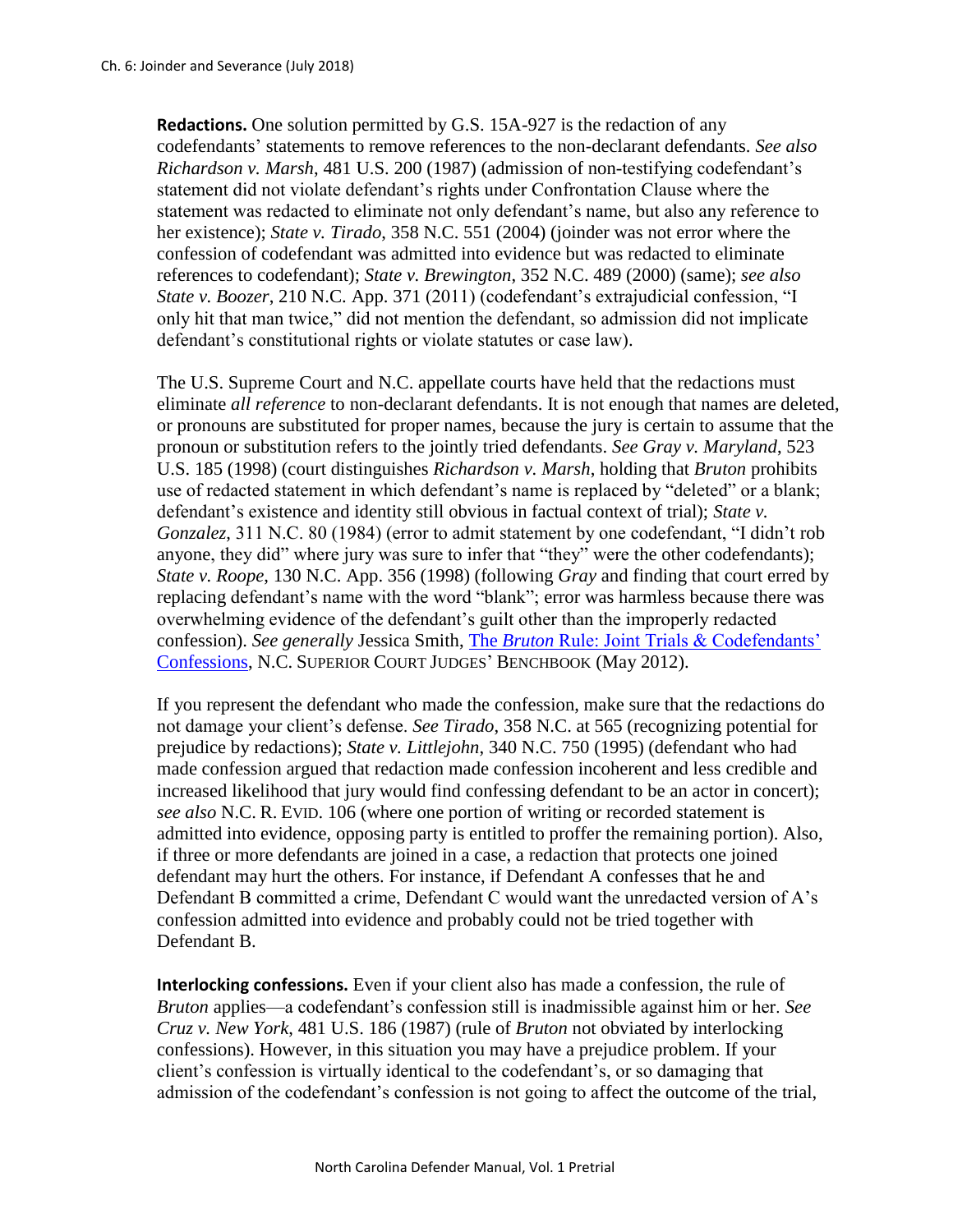then it will be harder to convince a court to try the defendants separately. *See State v. Hayes*, 314 N.C. 460 (1985) (admission of interlocking confessions harmless error in view of "overwhelming" evidence against defendants).

**Exceptions to** *Bruton* **requirements in light of** *Crawford***.** The statutory requirements of G.S. 15A-927(c)(1) and of *Bruton* do *not* apply if the codefendant testifies on his or her own behalf and is subject to cross-examination. *See Nelson v. O'Neil*, 402 U.S. 622 (1971) (sufficient opportunity for confrontation where codefendant takes stand and repudiates statement that implicated defendant); *State v. Evans*, 346 N.C. 221 (1997) (codefendant testified on his own behalf at joint trial; no error in admitting prior confession because principles of *Bruton* apply only to extrajudicial statement of codefendant who is unavailable for cross-examination); *State v. Escoto*, 162 N.C. App. 419 (2004) (same).

Also, if the out-of-court statement is admissible against the nondeclarant, then the rule of *Bruton* and G.S. 15A-927(c)(1) does not apply and joinder may not be prejudicial. *See State v. Fink*, 92 N.C. App. 523 (1989) (statements made in furtherance of conspiracy held independently admissible; *Bruton* and G.S. 15A-927(c)(1) inapplicable).

The above decisions, decided before *Crawford*, do not conflict with the principle that *Bruton* applies if the out-of-court statements are testimonial and inadmissible under the Confrontation Clause. In the circumstances of the above cases, admission of the out-ofcourt statements would not have violated the Confrontation Clause as interpreted in *Crawford*. However, other pre-*Crawford* cases, which allowed admission of a codefendant's statement because it satisfied a hearsay exception and was reliable, are no longer good law because they are based on an interpretation of the Confrontation Clause superseded by *Crawford*. *See, e.g., State v. Porter*, 303 N.C. 680, 695–97 (1981). To be admissible, an out-of-court statement must satisfy Confrontation Clause principles, as interpreted by the U.S. Supreme Court in *Crawford* and subsequent decisions, as well as North Carolina's rules on hearsay. For more information on *Crawford* and cases interpreting it, see Jessica Smith, *[A Guide to Crawford and the Confrontation Clause](https://benchbook.sog.unc.edu/evidence/guide-crawford-confrontation-clause)*, N.C. SUPERIOR COURT JUDGES' BENCHBOOK (July 2018).

## **F. Other Grounds for Severance of Defendants**

**Receipt of otherwise inadmissible evidence.** Severance is also appropriate when joinder of defendants for trial would result in the jury's exposure to prejudicial evidence that would not have been admitted in a separate trial. *See State v. Wilson*, 108 N.C. App. 575 (1993) (one defendant was charged with several additional crimes not charged against codefendant; new trial awarded where State presented the testimony—inadmissible against the codefendant—of eleven witnesses over two and a half days before testimony against the codefendant began, and limiting instructions were insufficient to dispel prejudice); *United States v. Chinchic*, 655 F.2d 547, 551 (4th Cir. 1981) (error to join defendants charged with separate burglaries where State failed to show transactional connection between burglaries; 4th Circuit rule is that misjoinder of defendants is reversible error "unless substantially all of the evidence adduced at the joint trial would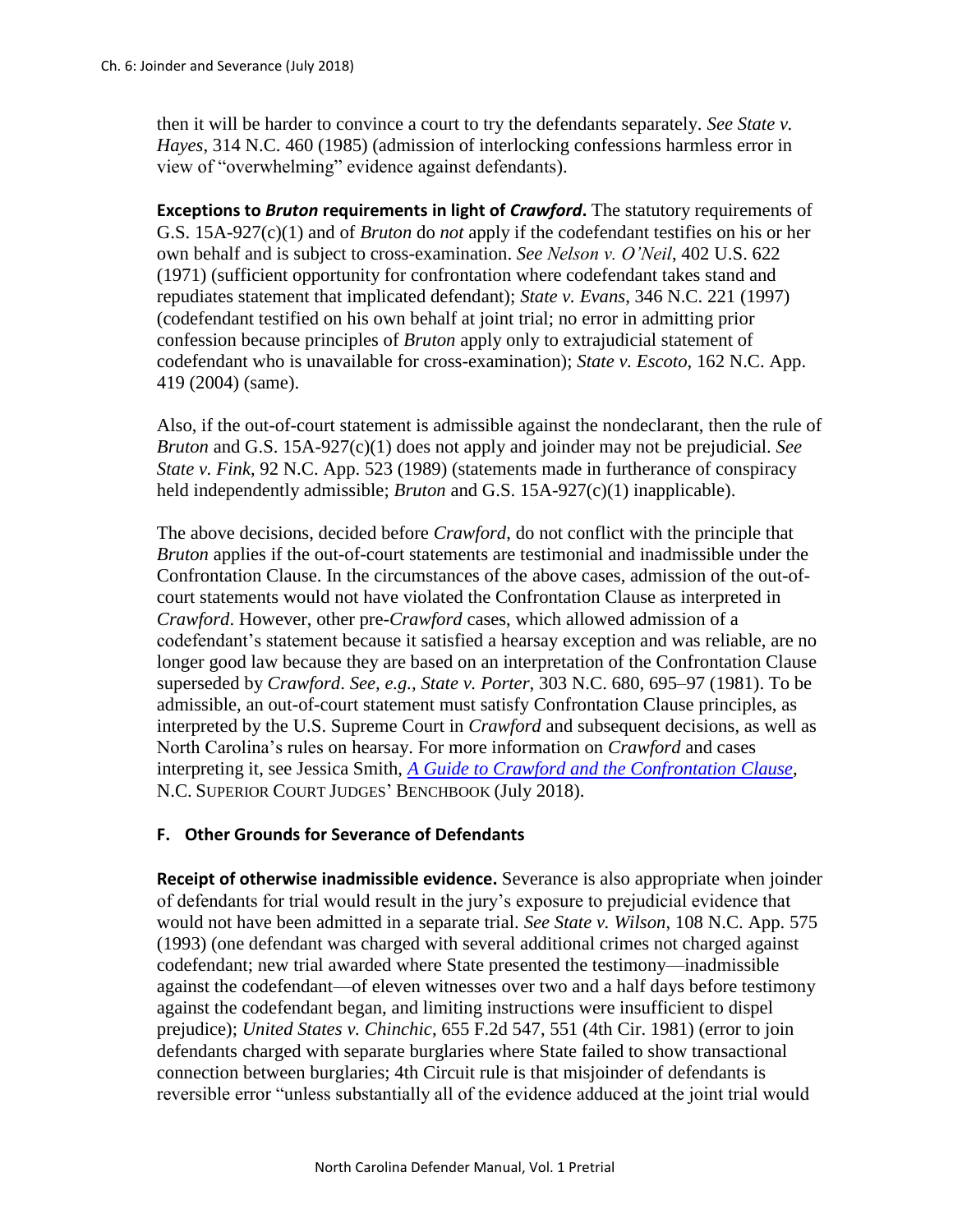be admissible at separate trials"). *Compare State v. Ellison*, 213 N.C. App. 300 (2011) (distinguishing *Wilson* and finding no error where trafficking charges were joined against two defendants and State introduced evidence of codefendant's drug-related activities six years earlier; defendant failed to show he was prejudiced by evidence involving an incident unrelated to him and court gave proper limiting instruction), *aff'd on other grounds*, 366 N.C. 439 (2013).

**Antagonistic defenses.** Severance also may be required where two defendants have antagonistic defenses. Some discrepancy between the trial strategy, testimony, and defense posture of jointly tried codefendants is inevitable and does not necessarily rise to the level of an antagonistic defense. *See United States v. Chavez*, 894 F.3d 593 (4th Cir. 2018) (defenses not antagonistic where one defendant claimed to be unaware of the plan to commit murder; the codefendants' defenses also focused on a lack of proof as to who knew about the murders and which defendants participated; court found that defenses were "perfectly consistent" with one another). Further, the existence of antagonistic defenses does not automatically require severance. *See generally Zafiro v. United States*, 506 U.S. 534 (1993) (under federal criminal procedure rules, antagonistic defenses require severance only if joint trial would compromise defendant's trial rights or prevent jury from reliably determining guilt or innocence). However, severance should be granted when codefendants' positions are so conflicting that a joint trial would be more of a contest between the defendants than between either the codefendants and the State. *See State v. Nelson*, 298 N.C. 573 (1979); *accord State v. Johnson*, 164 N.C. App. 1 (2004) (recognizing principle but finding that defenses were not irreconcilable).

The leading case on antagonistic defenses is *State v. Pickens*, 335 N.C. 717 (1994). In *Pickens*, joinder of the defendants was held to be error. The N.C. Supreme Court noted that one defendant who wanted to testify had struck a deal with the State whereby the State agreed not to cross-examine the defendant on some prior offenses. The codefendant, however, refused to accept the deal and wanted to fully cross-examine his alleged accomplice, thereby preventing the first defendant from testifying. Also, one defendant wanted to present some inculpatory evidence against the other, which the State believed to be admissible but the trial court ruled inadmissible based on the objection of the codefendant. The court noted that the trial created the spectacle of the State standing by as a witness to the combat between the two defendants. *See also* Wade R. Habeeb, Annotation, *Antagonistic Defenses as Ground for Separate Trials of Codefendants in Criminal Case*, 82 A.L.R.3d 245 (1978).

**Defendant deprived of exculpatory evidence.** A particularly lethal type of prejudice sometimes resulting from the joinder of codefendants for trial is that a defendant may be deprived of the benefit of exculpatory evidence or testimony. *See State v. Boykin*, 307 N.C. 87 (1982) (joinder of two brothers error; joinder prevented one brother from testifying that the reason for his false confession was to protect his brother and prevented him from presenting evidence that his codefendant brother had confessed to the offense); *State v. Alford*, 289 N.C. 372 (1976) (new trial granted where State did not offer into evidence codefendant's confession because it also exculpated the defendant, who could not call codefendant to testify at codefendant's own trial), *vacated sub nom. on other*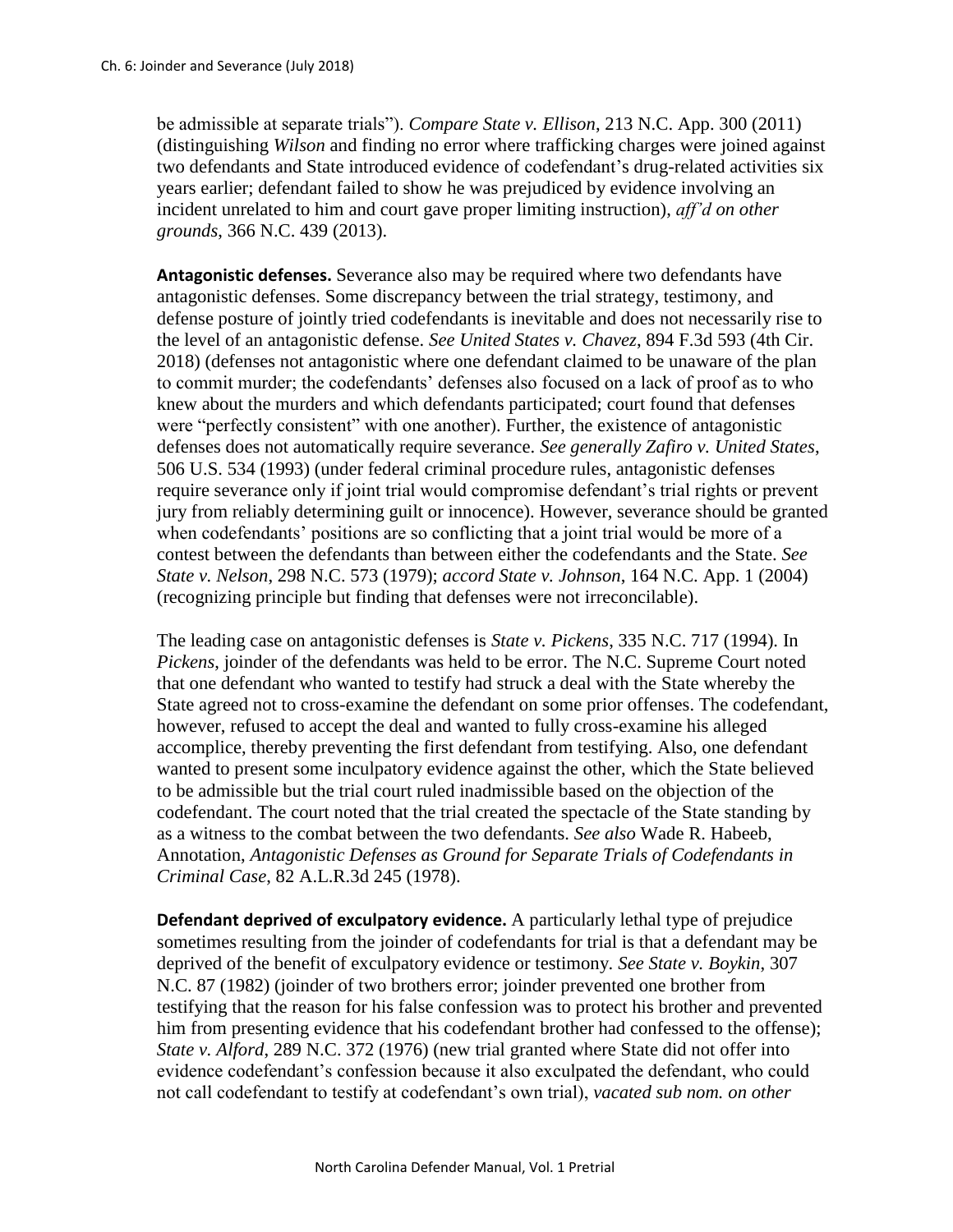*grounds*, *Carter v. North Carolina*, 429 U.S. 809 (1976). The desired remedy in situations like the one in *Alford* is severance followed by separate trials, with the codefendant's trial first, so that the defendant can then call the codefendant to testify at the defendant's trial. If the codefendant is tried second, he or she may be unwilling to testify at the defendant's earlier trial and risk self-incrimination.

Case law establishes that to obtain severance on the basis that a codefendant may testify for your client at a separate trial, counsel generally must present more than his or her own unsworn statement that a codefendant would do so. *See State v. Paige*, 316 N.C. 630 (1986) (unsupported statement of counsel that codefendant would testify for defendant insufficient to show that defendant was deprived of opportunity to present defense; court contrasts case to *Alford*, in which defendant presented signed, sworn statement of codefendant confessing to offense and exculpating defendant); *State v. Distance*, 163 N.C. App. 711 (2004) (joinder did not deprive defendant of a fair trial; defendant's wife, an interested witness, claimed that codefendant told her that if he had to make a statement or talk to the police, he would make sure that they knew the defendant was not involved; defendant offered no other evidence to corroborate claim that codefendant would have testified for defendant at a separate trial and, as in *Paige*, there was no sworn statement of the codefendant exculpating defendant). If possible, the defendant should offer an affidavit or sworn statement as to the proposed testimony that would be excluded in a joint trial as well as its materiality.

**Different degrees of culpability.** A defendant may seek to avoid trial with a codefendant perceived as more culpable or against whom the State will present more evidence. The defendant reasonably may fear being tarnished in the jury's eyes by his or her association with the codefendant. *See State v. Barnes*, 345 N.C. 184 (1997) (court considers this argument but upholds joinder on facts of case); *State v. Thobourne*, 59 N.C. App. 584 (1982) (court agrees that evidence against codefendant was "overwhelming" but upholds joinder, noting trial court's careful attention to limiting instructions). Severance also may be appropriate where the codefendant committed additional offenses in which the defendant did not participate. *See State v. Bellamy*, 172 N.C. App. 649 (2005) (codefendant's sexual assault of the store manager during the course of a robbery was not a natural or probable result of other defendant's participation in the robbery and the trial court erred in failing to dismiss the sexual assault against the other defendant; joinder was not improper, however, because conflict in positions taken by defendants at trial was minimal); *see also United States v. Chavez*, 894 F.3d 593 (4th Cir. 2018) (considering but rejecting this argument; severance not required based solely on different murder charges for different codefendants where all defendants were part of a conspiracy, all were charged with a murder in furtherance of the conspiracy, and all had similar degrees of culpability).

**Jury confusion.** In some situations a joint trial would be too complex or confusing for the jury to isolate the evidence applicable to your client. Although the resultant prejudice may seem intuitively obvious, courts often have upheld the joinder of multiple defendants. *See State v. Overton*, 60 N.C. App. 1 (1982) (joinder upheld of seventeen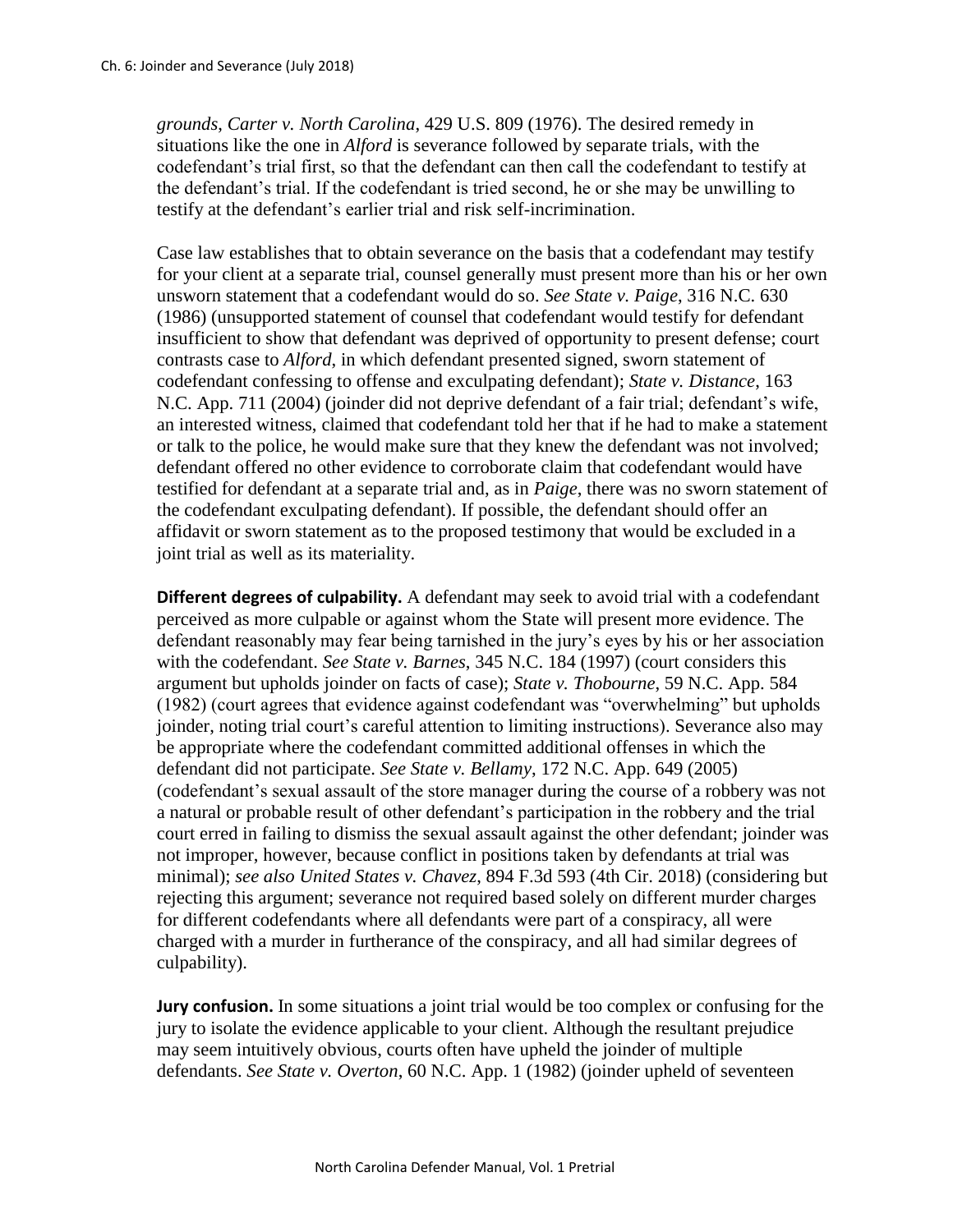codefendants charged with drug offenses). In an appropriate situation, counsel should still advance this argument.

# **G. Effect of Limiting Instructions**

If codefendants are tried jointly and the evidence against each is different, the defendants are entitled to limiting instructions parsing the evidence. *See Blumenthal v. United States*, 332 U.S. 539 (1947) (joint trial requires clear rulings on admissibility of evidence, limitations on relevance of evidence as to specific defendant, and careful jury instructions). The defendant who seeks severance should be prepared to meet the argument that limiting instructions would serve to diffuse any prejudice resulting from a joint trial. *See State v. Paige*, 316 N.C. 630 (1986) (joinder upheld despite admission of evidence admissible against only one codefendant; court relies on trial court's limiting instructions). Counsel should argue that limiting instructions would not sufficiently counteract prejudice. *See State v. Wilson*, 108 N.C. App. 575 (1993) (new trial awarded to jointly-tried defendant; court holds that trial court's limiting instructions not enough to dispel prejudice). A limiting instruction is less likely to "cure" prejudice where the State introduces copious evidence that is inadmissible against the defendant as part of its case against the codefendant. *Compare Wilson*, 108 N.C. App. at 589 (so holding where State presented the testimony—inadmissible against the defendant—of eleven witnesses over two and a half days before testimony against the defendant began), *with State v. Ellison*, 213 N.C. App. 300 (2011) (no error; scope and duration of testimony inadmissible against jointly tried defendant did not reach level of *Wilson* and court gave appropriate limiting instruction), *aff'd on other grounds*, 366 N.C. 439 (2013).

## **H. Standard of Review on Appeal**

Our courts have often held that the decision to join defendants is committed to the sound discretion of the trial court and its ruling will not be reversed absent an abuse of discretion. *See, e.g.*, *State v. Hayes*, 314 N.C. 460 (1985). However, where an objection to joinder is based on an alleged Confrontation Clause violation under *Bruton*, then the error is of constitutional dimension and the abuse of discretion standard of review should not apply. Instead, the State should carry the burden of showing that the improper joinder of the defendants was harmless beyond a reasonable doubt.

## **I. Capital Sentencing**

When two or more defendants are charged with a capital crime, the State may move to join the defendants for trial and sentencing. Special considerations apply when codefendants are sentenced together by a jury. The Eighth Amendment requires that capital sentencing be an individualized process that focuses on the unique character and record of the person being sentenced. *See Woodson v. North Carolina*, 428 U.S. 280 (1976). The N.C. Supreme Court has permitted the joinder of defendants for capital sentencing, "with the caveat that there be individualized consideration given to each defendant's culpability." *State v. Oliver*, 309 N.C. 326, 366 (1983); *see also State v.*